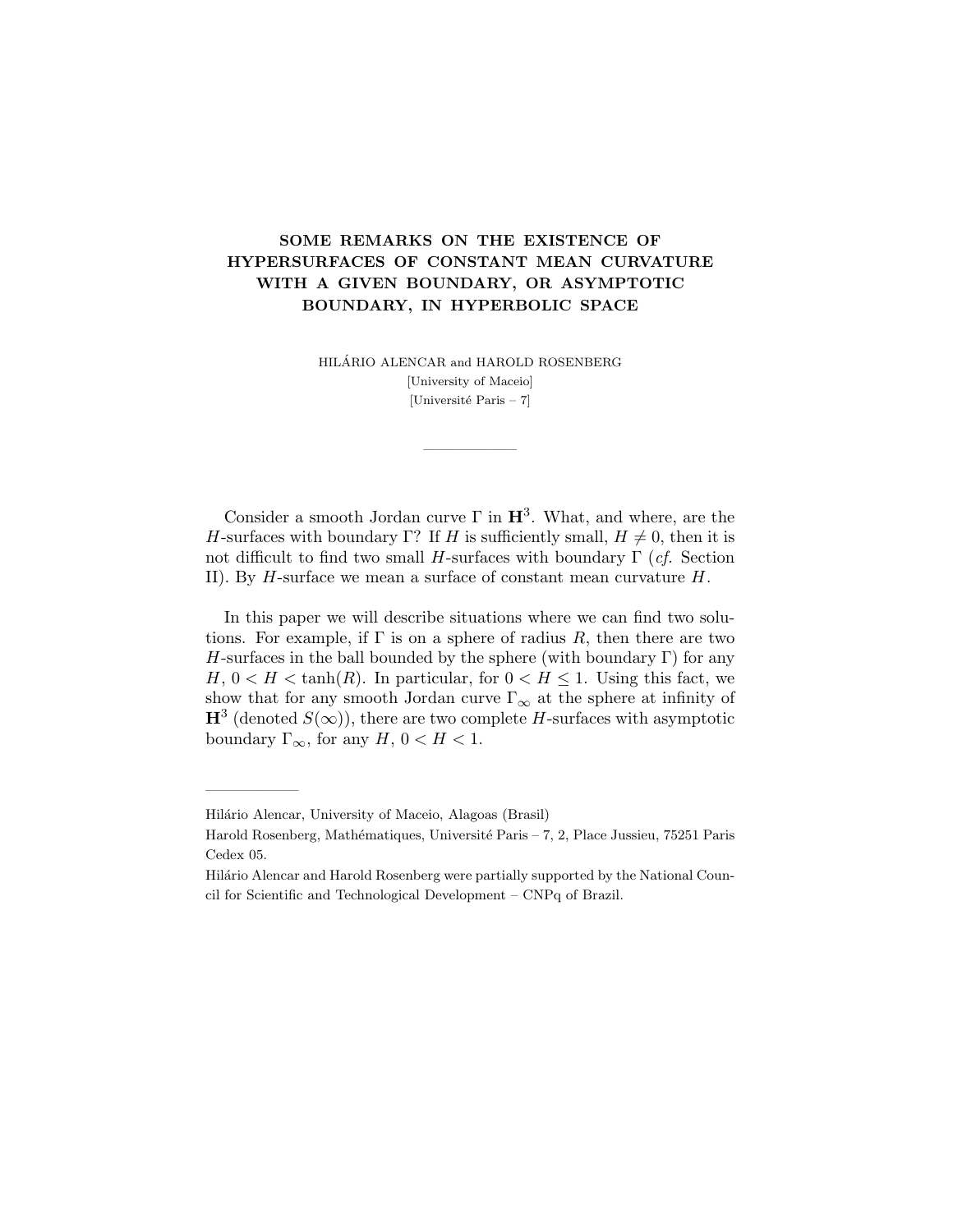Many of our results remain true in arbitrary dimension (Γ codimension two) with the solutions integral currents.

## 1. An existence Theorem

Let B be a domain in  $\mathbf{H}^{n+1}$  or  $\mathbf{R}^{n+1}$  with smooth boundary S and assume  $S$  is mean convex;

$$
H(S) = \inf_{x \in S} H(x) > 0.
$$

THEOREM 1. – Let  $\Gamma$  be a smooth codimension one submanifold of S that is homologous to zero in S. Then for  $0 < H < H(s)$ , there are two integral currents in B, with boundary  $\Gamma$  and mean curvature H, their intersection is Γ.

Proof. – We will work with integral currents mod two. We refer to integral *n*-currents mod two as *n*-chains and integral  $n+1$ -currents mod two as domains. Their mass will be called area and volume respectively, denoted by  $|M|$  and  $|Q|$ , M and n-chain, Q a domain.

Let  $S_1 \subset S$  be a smooth submanifold with  $\partial S_1 = \Gamma$ . Consider domains Q in B with  $\partial Q = S_1 \cup M$ , M an n-chain,  $\partial M = \Gamma$  and  $|M| \leq |S_1|$ . Let  $J$  denote the functional on such domains  $Q$ :

$$
Q \mapsto nH|Q| + |M|.
$$

It is well known if Q is a minimum of this functional then at all smooth points of M in the interior of B, M has mean curvature  $H$  [\[3\]](#page-8-0). We seek a minimum of J with  $M - \Gamma$  contained in the interior of B.

Q and  $\partial Q$  have bounded mass, so the fundamental theorem of geometric measure theory yields a limit Q of a sequence  $Q_i, Q_i \subset B$ ,  $\partial Q_i = S_1 \cup M_i, |M_i| \leq |S_1|$ , such that  $J(Q_i)$  converges to its minimum value  $[2]$ . Since area and volume are lower semi continuous,  $Q$  is a minimum of the functional J.

In general, such a Q may touch the obstacle; here the obstacle is S, and at such points M is not of constant mean curvature  $H$ . But since  $H < H_0(S)$ , M can not touch S, except along Γ. This is proved in Lemma 5 of [\[3\]](#page-8-0) in dimension three but the same proof works in all dimensions; if M touched S one could strictly reduce  $J(Q)$  by cutting off a piece of Q is a neighborhood of the point of contact.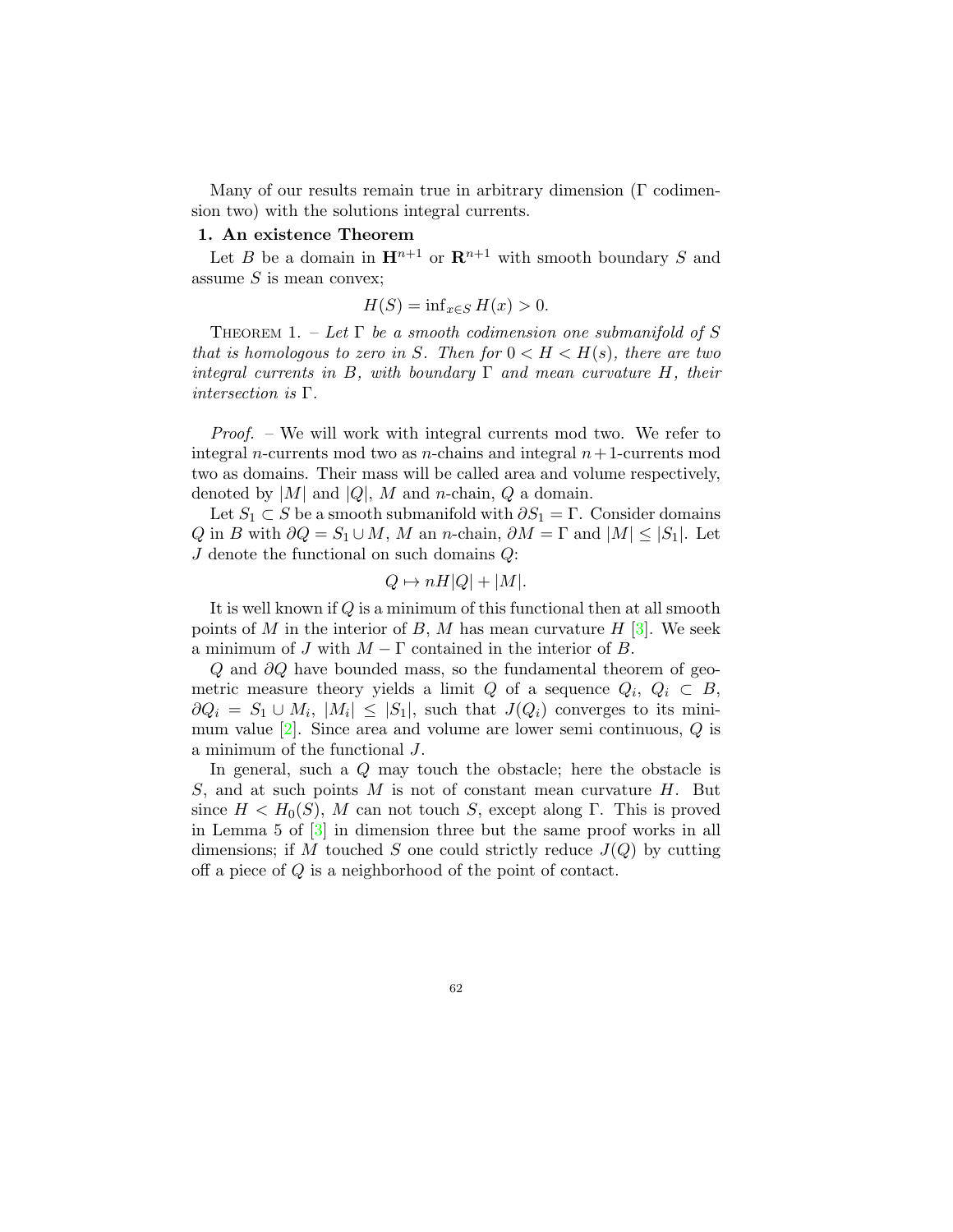This gives us an *n*-chain M,  $\partial M = \Gamma$ , and at all smooth points of interior  $M$ ,  $M$  has mean curvature  $H$ .

Now  $\Gamma$  is homologous to zero in S, hence in B, so there is a least area *n*-chain  $\sum$ ,  $\partial \sum$  =  $\Gamma$ , interior  $\sum$   $\subset$   $B$ .  $\sum$  is a solution to the classical Plateau problem in the setting of geometric measure theory, with  $S$  a barrier (since  $S$  is mean convex).

Let  $E_1, E_2$  be the connected components of  $B - \sum, \partial E_1 = S_1 \cup \sum$ . Notice that the  $M$  we obtained above by minimizing  $J$ , is contained in E<sub>1</sub>. For it  $Q_1$  satisfies  $\partial Q_1 = S_1 \cup M$  with  $Q_1 \cap \sum \neq \emptyset$ , one can cut off the part of  $Q_1$  outside  $E_1$  and strictly reduce J; this strictly reduces volume of  $Q_1$  and the part of M in  $E_2$  that one replaces by a part of  $\sum$ , with the same boundary, has at least as much area; cf. Fig. 1.



Now to obtain a distinct n-chain  $M_2$  in  $B$ ,  $\partial M_2 = \Gamma$ ,  $M_2$  an H-surface, one begins with the other component  $S_2$  of  $S - \Gamma$  and one minimizes J among domains Q with  $\partial Q = M + S_2$ ,  $|M| \leq |S_2|$ . The minimum is then contained in  $E_2$ , which proves Theorem 1.

Remark. – If one assumes  $\Gamma$  is a oriented codimension two closed submanifold of B (not necessarily on  $\partial B$ ), homologous to zero in B, then one always has two H-chains in B with boundary Γ, for  $0 < H <$  $H(\partial B)$  (but one no longer controls where they are). One does the same proof as above, replacing the mass of  $Q$  by the algebraic volume of  $Q$ , *i.e.*, one chooses a fixed (oriented) *n*-chain  $M_0$  in  $B$ ,  $\partial M_0 = \Gamma$ , and for any  $M_1$  with boundary Γ, |Q| becomes the algebraic volume of the domain bounded by  $M_0 + M_1$  [\[3\]](#page-8-0). Then a minimum of the functional  $|M_1| + nH|Q|$  yields an H-surface  $M_1$  in B with boundary Γ. Now change the orientation of  $M_0$  and minimize the new functional (only the algebraic volume term changes). This yields a second  $H$ -surface  $M_2$ with  $\partial M_2 = \Gamma$  and  $M_1$  is geometrically distinct from  $M_2$  (if  $|Q(M_1)| < 0$ then  $|Q(M_2)| > 0$ .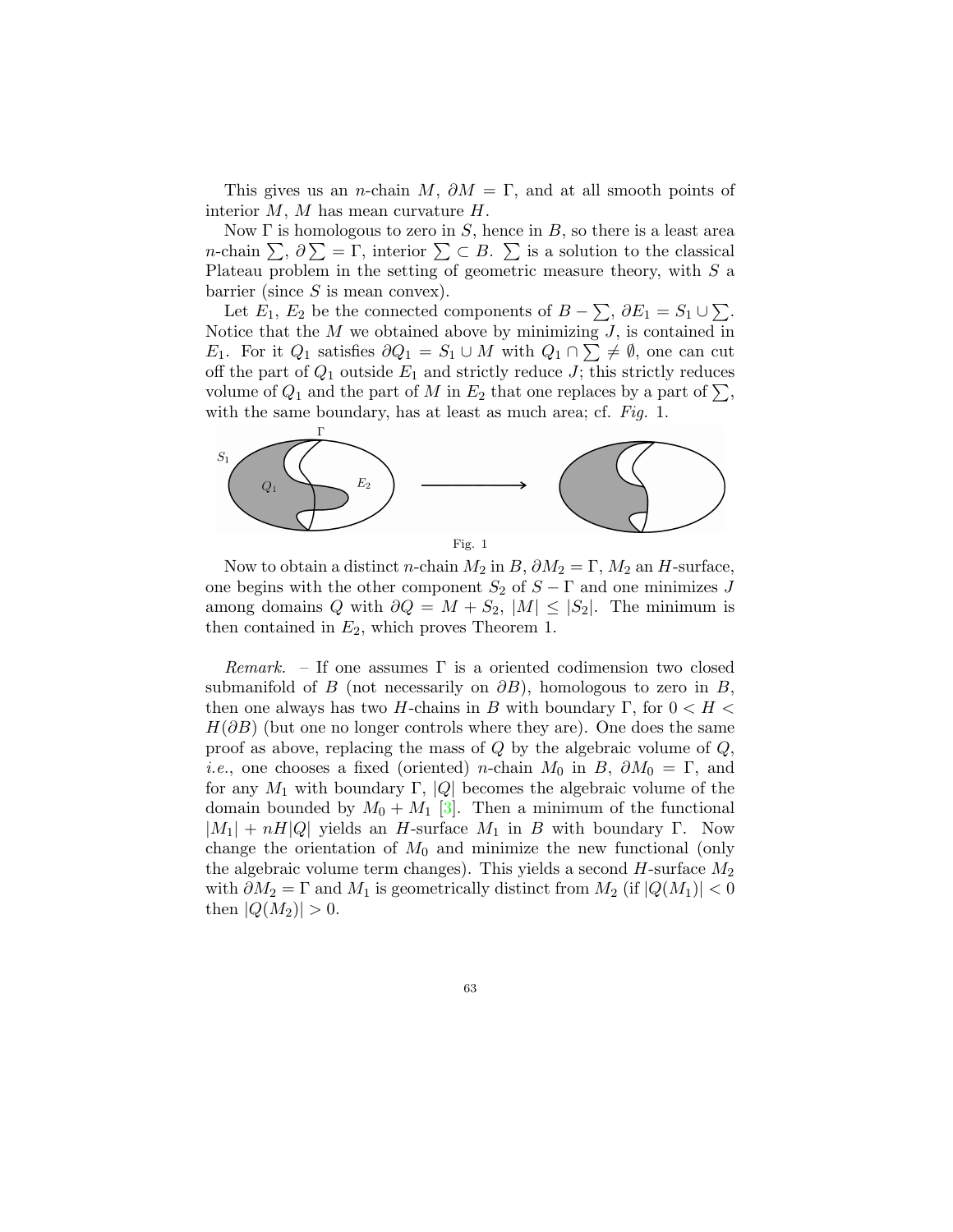Since compact balls in  $\mathbf{H}^{n+1}$  always have  $H > 1$ , one can always find two distinct H-surfaces with boundary Γ, for  $0 < H \leq 1$ .

COROLLARY 1.1 – Suppose  $B = B(R)$  is the ball of radius R and  $r < R$ . Let  $(Q, M)$  be a minimum of J given by Theorem 1. Then the area of  $M \cap B(r)$  is at most  $|S(r)|$ , (here  $S(r) = \partial B(r)$ ).

*Proof.* – Let  $\tilde{Q}$  be the domain  $Q \cap (B(R) - \text{int } B(r))$ . Then  $\partial \tilde{Q} =$  $S_1 \cup \tilde{M} \cup \tilde{S}$  where  $\tilde{S} \subset S(r)$ ,

$$
\partial \tilde{S} = \partial(M \cap B(r))
$$
 and  $\tilde{M} = M \cap (B(R) - B(r)).$ 

If  $|M \cap B(r)| > |\tilde{S}|$  then  $|\tilde{Q}| < |Q|$  and  $|\tilde{M} \cup \tilde{S}| < |M|$  hence  $J(\tilde{Q}) < J(Q)$ , which contradicts Q being a minimum of J. Thus  $|M \cap B(r)| \leq |\tilde{S}|$  and  $|\tilde{S}| \leq |S(r)|$ .

#### 2. Two small  $H$ -surfaces for  $H$  small

An H-surface M with boundary  $\Gamma$  is called a small H-surface if M is contained in some ball  $B(r)$  with  $r < \frac{1}{\tanh H}$  (or  $r < \frac{1}{H}$  in euclidean space). From the maximum principle it follows that  $M \subset \bigcap_{B \in \mathcal{A}} B$ , where A is the family of balls  $B(\rho)$ ,  $\rho \leq \frac{1}{\text{tanh}}$  $\frac{1}{\tanh H}$ , such that  $\Gamma \subset B(\rho)$ .

THEOREM 2. – Let  $\Gamma \subset \mathbf{H}^{n+1}$  or (or  $\mathbf{R}^{n+1}$ ,  $n \leq 6$ ,  $\Gamma$  a smooth closed condimension two submanifold. Then for H sufficiently small, there exist at least two small H-surfaces with boundary Γ.

*Proof.* Let  $\sum$  be an oriented *n*-manifold in  $\mathbf{H}^{n+1}$ ,  $\partial \sum = \Gamma$  and  $\sum$  of least area; the geometric measure theory solution to Plateau's problem has no singularities when  $n \leq 6$  so  $\sum$  is smooth.

Let  $0 < \alpha < 1$  and  $C_0^{2,\alpha}$  $\binom{2,\alpha}{0}$  denote the functions u on  $\sum$  of class  $C^{2,\alpha}$  which vanish on  $\partial \sum = \Gamma$ . Let  $C^{\alpha}(\sum)$  denote the functions on  $\Sigma$ of class  $C^{\alpha}$ .

One has the mean curvature map of normal variations of  $\Sigma$ :

$$
H: C_0^{2,\alpha} \left( \sum \right) \to C^{\alpha} \left( \sum \right),
$$
  

$$
H(u)(x) = H(\exp_x(u(x)n(x))),
$$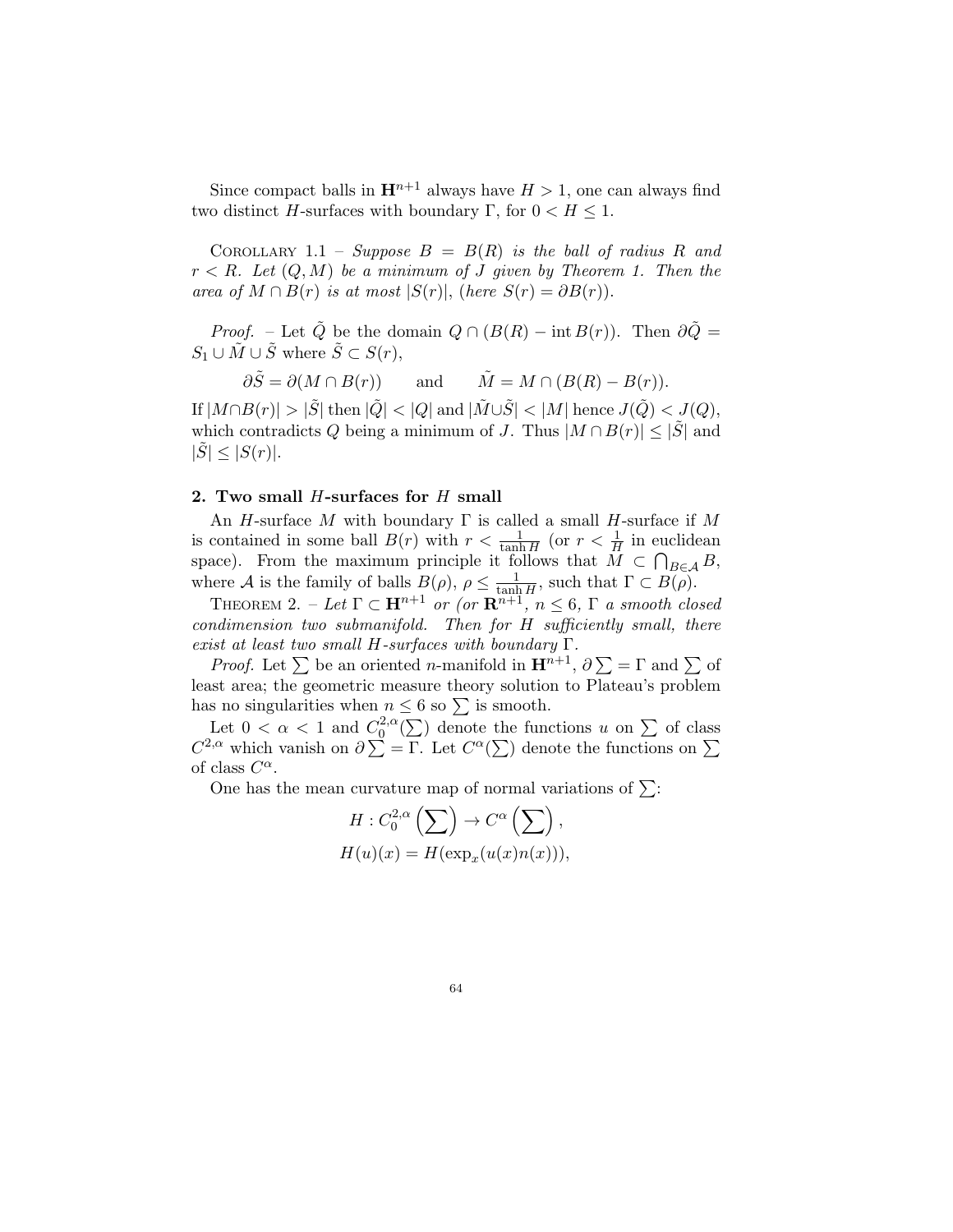$n(x)$  a unit normal vector field along  $\sum$ . H is the mean curvature of the surface in the normal bundle of  $\sum$  obtained by going a distance  $u(x)$ form x, along the geodesic at x having  $n(x)$  as tangent. H is well defined in a neighborhood of  $u = 0$ ; *i.e.* for small variations of  $\Sigma$ .

Now H is a map between Banach spaces and  $L = dH$  at  $u = 0$  is the linearized operator of the mean curvature of  $\Sigma$ . This is an elliptic operator and its kernel is trivial since  $\sum$  is area minimizing. Thus L is an isomorphism and  $H$  is a diffeomorphism of a neighborhood  $U$  of  $u = 0$  to a neighborhood V of  $H(0) = 0$ . For t sufficiently small, one has the constant functions t and  $-t$  in V hence  $H^{-1}(t)$  and  $H^{-1}(-t)$ are two t-surfaces for t small.

Remark. Notice that the above argument works for any elliptic differential operator of order two on  $\sum$  with no Jacobi fields; *i.e.* non trivial functions in the kernel of the linearized operator. For example, any compact surface  $\sum \subset \mathbf{H}^3$ ,  $\partial \sum = \Gamma \neq \phi$ , with constant Gaussian curvature between – 1 and 0 [\[5\]](#page-8-2). One obtains a foliation of t-surfaces with boundary Γ, by letting  $t \to 0$ .

### 3. H-surfaces with asymptotic boundary at infinity

We now suppose  $\Gamma$  is a smooth closed codimension one submanifold of  $S_{\infty}$ , the sphere at infinity of  $\mathbf{H}^{n+1}$ . M. Anderson has proved that there is a minimal integral *n*-current in  $\mathbf{H}^{n+1}$  whose asymptotic boundary is Γ; *i.e.* one can solve the Plateau problem at  $\infty$  [\[1\]](#page-8-3). We will prove that for  $0 < H < 1$ , there are at least two H integral *n*-currents with asymptotic boundary Γ. Notice that for  $H \geq 1$ , there is no embedded H-surface M with  $\partial_{\infty}M = \Gamma: M$  would separate  $\mathbf{H}^{n+1}$  into two components, let A be the component to which the mean curvature of  $M$  points. Let  $z$ be a point of  $S_{\infty} - \Gamma$  in the asymptotic boundary of A. Let  $S(t)$  be the horospheres tangent to  $S_{\infty}$  at z, parametrized so that  $S(t) \rightarrow z$  as  $t \to 0$ . Then for t near  $0, S(t) \cap M = \emptyset$ . Let t increase until  $S(t)$  touches M for the first time. Then the maximum principle at this contact point yields  $M = S(t)$ ; a contradiction.

THEOREM 3. – Let  $\Gamma \subset S(\infty)$  be as above, and  $0 < H < 1$ . There are at least two H-chains in  $\mathbf{H}^{n+1}$ , with asymptotic boundary  $\Gamma$ .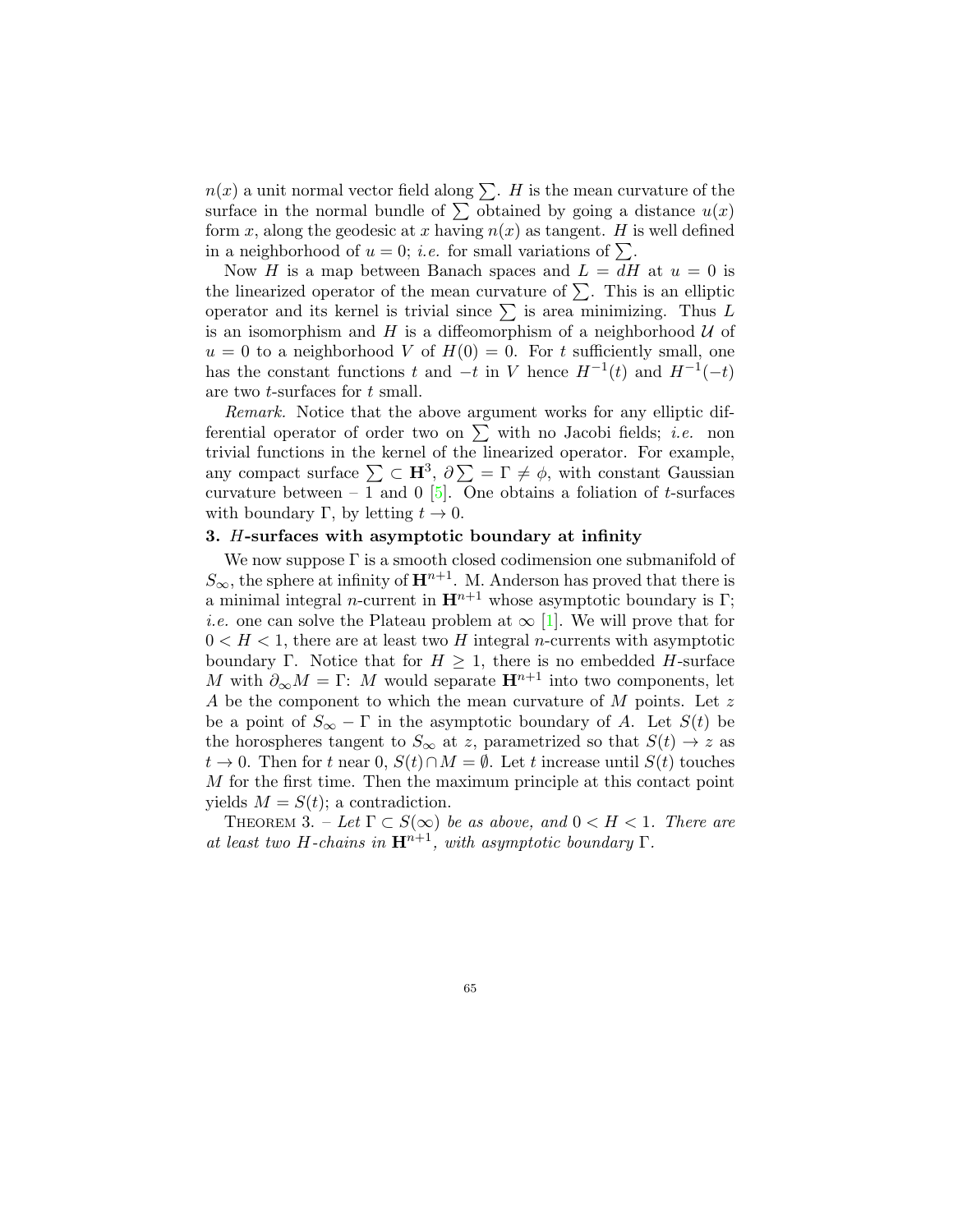Before proving Theorem 3 we need some preliminaries. Let  $\Omega_1$  and  $\Omega_2$ be the connected components of  $S_{\infty}$  –  $\Gamma$ . Let  $B_1$  be an equidistant ball in  $\mathbf{H}^{n+1}$  with  $\partial_{\infty}(B_1) \subset \text{int } \Omega_1$  and  $\partial B_1 = S_1$  an equidistant sphere of mean curvature  $H$ , whose mean curvature vector points to the exterior of  $B_1$ (cf. Fig. 2). Similarly let  $B_2$  be an equidistant ball with  $\partial_{\infty}B_2 \subset \text{int } \Omega_2$ ,  $\partial B_2 = S_2$  an equidistant sphere of mean curvature H, whose mean curvature vector points to the interior of  $B_2$ .



LEMMA 3.1. Let  $M$  be a compact connected n-current of constant mean curvature H and  $\partial M$  contained in the domain E of  $\mathbf{H}^{n+1}$  bounded by  $S_1 \cup S_2$ . Then  $M \subset E$  as well.

*Proof of* 3.1. – Assume on the contrary that  $M \cap ext (B_2) \neq \emptyset$ . Notice that  $B_2$  is foliated by hypersurfaces  $L(t)$ ,  $2 \le t < \infty$ , with  $L(2) = S_2$ and  $L(t)$  isometric to  $S_2$ . To see this one fixes a point  $p \in \partial_{\infty}(\text{int } B_1)$ and the homotheties of  $\mathbf{H}^{n+1}$  from p (in the upper-half space model of  $\mathbf{H}^{n+1}$ ) induce isometries of  $\mathbf{H}^{n+1}$  and the images of  $S_2$  foliate  $B_2$ .

Now M is compact so there is some  $L(t)$ , for t large, such that  $L(t) \cap$  $M = \phi$ . Let t decrease to 2 and then by compacity of M there is a first point of contact of an  $L(s)$  with M. At this first point of contact the mean curvature vectors of  $L(s)$  and M are equal, since each  $L(t)$  for  $t > s$ , has a mean curvature vector that points into the component of  $\mathbf{H}^{n+1} - L(t)$  containing M. But then the maximum principle for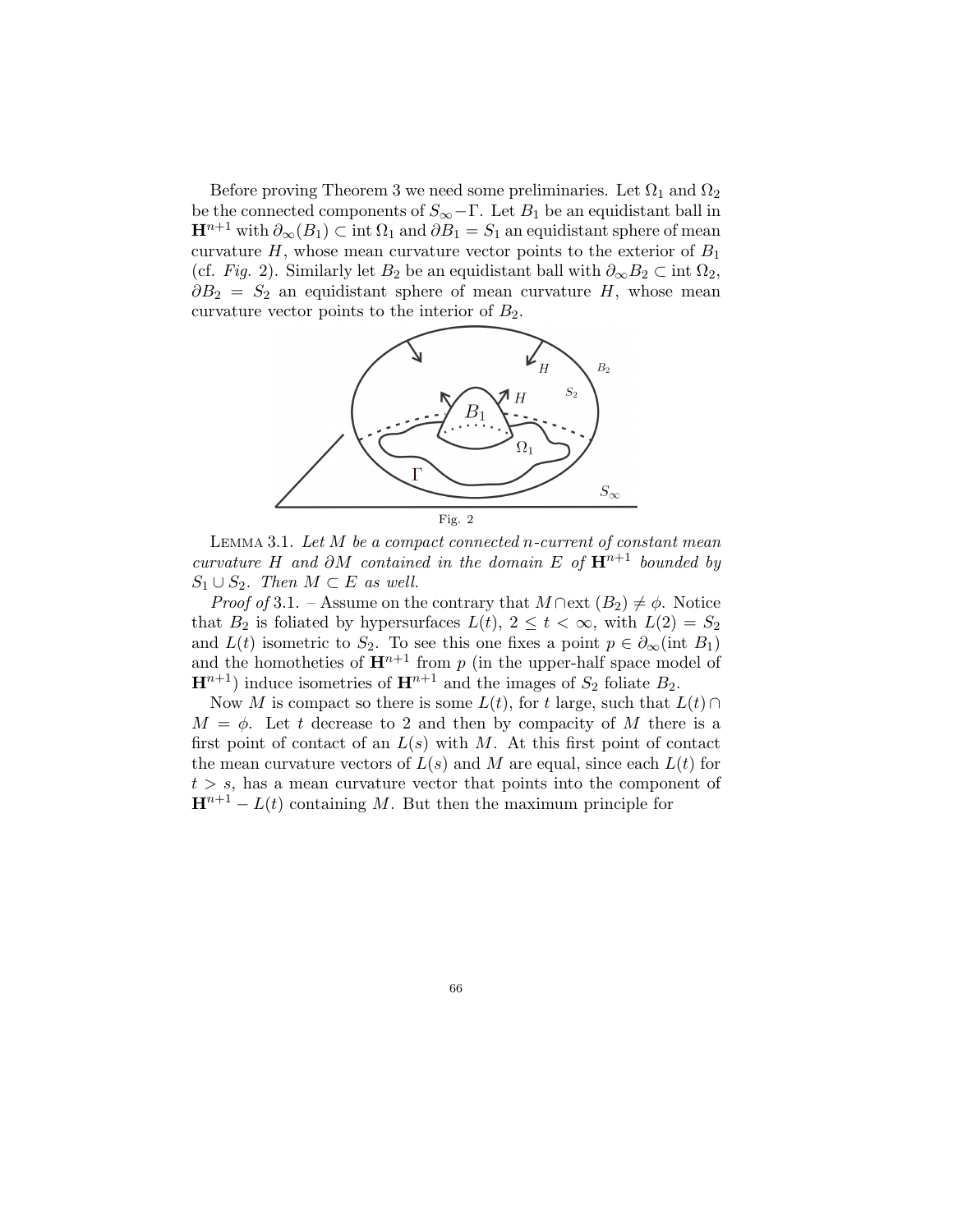constant mean curvature hypersurfaces implies  $M = L(s)$  and this is a contradiction since  $\partial M \subset \text{int } E$ .

Similarly, M can not enter int B<sub>1</sub> so  $\partial E = S_1 \cup S_2$  is a barrier for solutions to the Plateau problem we are considering, for boundary data inside E.

*Proof of Theorem*  $3 - \text{Let } \Gamma$  be an  $n - 1$  submanifold of infinity. Choose  $B_1, B_2$  (the equidistant balls of our previous discussion) so that Γ is contained in int  $∂<sub>∞</sub>(E)$ . Let  $p ∈ E$  and let  $C(Γ)$  denote the cone in  $\mathbf{H}^{n+1}$  composed of all geodesics starting at p and asymptotic to a point of Γ. Since E is mean convex, we have  $C(\Gamma) \subset E$  (cf. Fig. 3).



Fig. 3

We consider geodesic balls  $B(r)$  of  $\mathbf{H}^{n+1}$ , centered at p, and denote by  $\Gamma(r)$  the cycle  $C(\Gamma) \cap S(r)$ ,  $S(r) = \partial B(r)$ .

Choose  $r_0$  sufficiently large so that  $B(r_0)$  has a non trivial intersection with the equidistant spheres  $S_1$  and  $S_2$ , *i.e.*, we require that  $B(r_0)$ intersects each  $S_1$ ,  $S_2$  is an open set. Clearly for  $r > r_0$ ,  $\partial(B(r) \cap S_1)$ is a topological  $n-1$  sphere that generates the  $n-1$  dimensional homology of  $E - B(r_0)$ . Each such cycle  $\partial(B(r) \cap S_1)$ , for  $r > r_0$ , is not homologous to zero in  $E - B(r_0)$ .

Next apply Theorem 1 to  $\Gamma(R)$  for  $R > r_0$ , to obtain an *n*-chain mod 2,  $M(R)$  contained in  $B(R)$ , such that  $M(R)$  has mean curvature H and  $\partial M(R) = \Gamma(R)$ . By Lemma 3.1,  $M(R) \subset E$ , since  $\Gamma(R) \subset E$ .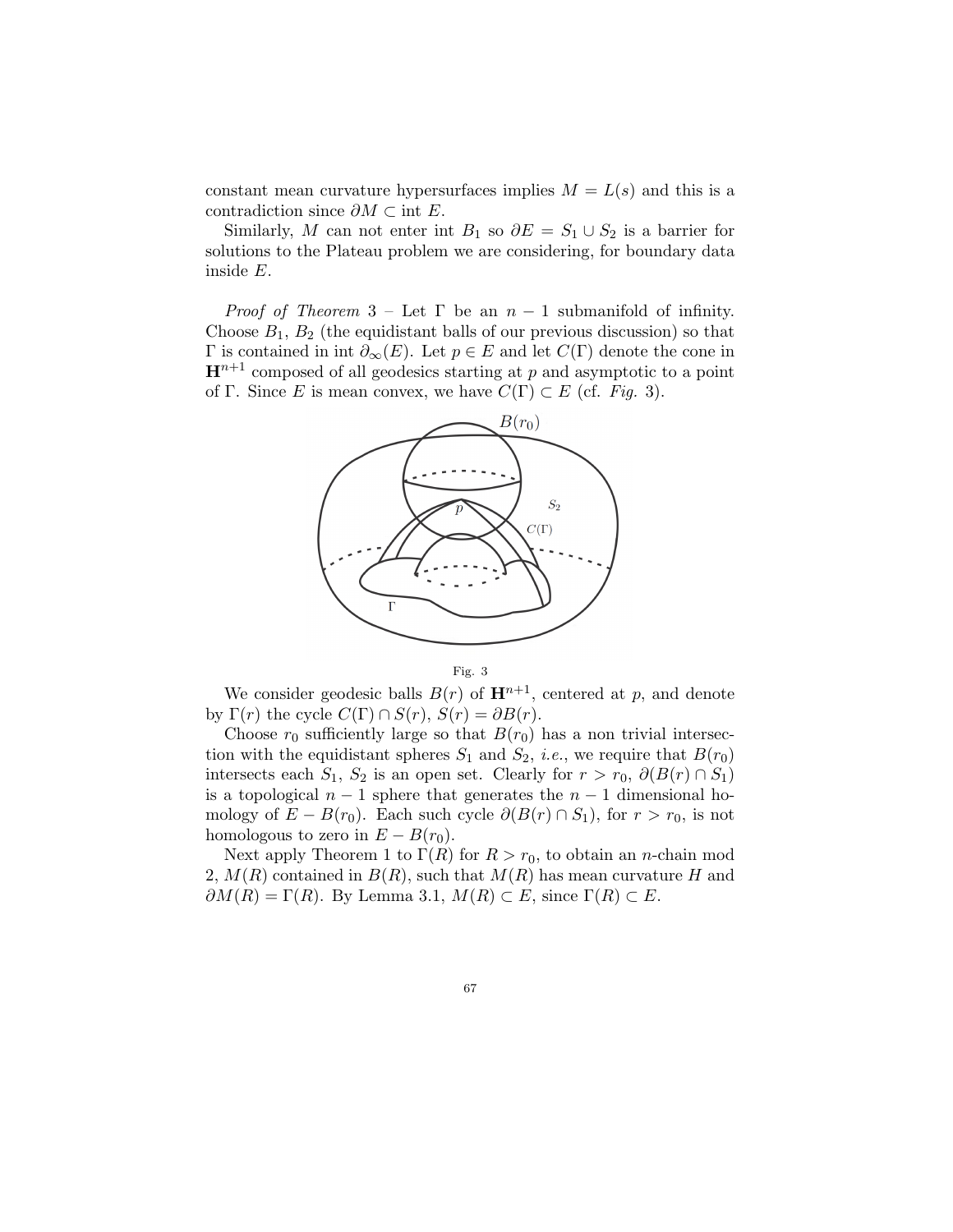Since  $\Gamma(R)$  is not null homologous in  $E - B(r_0)$ , it follows that  $M(R) \cap$  $B(r_0) \neq \emptyset$ . By Corollary 1.1, one has uniform area bounds for  $M(R) \cap$  $B(r_0)$  that depend only on  $r_0$ ; *i.e.* there exists  $C(r_0) > 0$  such that

$$
|M(R) \cap B(r_0)| \le C(r_0), \quad \text{for} \quad R > r_0.
$$

Observe that we also have uniform lower area bounds for  $|M(R) \cap$  $B(r_0)$  depending only upon  $r_0$ .

Indeed,  $M(R)$  must intersect each geodesic of  $\mathbf{H}^{n+1}$  issue from a point of  $B(r_0) \cap S_1$  and orthogonal to  $S_1$  at this point. Otherwise  $\Gamma(R)$  would be null homologous in  $E - B(r_0)$ , which is not the case. Now the (geodesic) projection of  $M(R) \cap B(r_0)$  onto  $S_1$  is of bounded area distortion; the amount one can increase area of  $M(R) \cap B(r_0)$  is bounded above by a constant depending only upon  $S_1$ ,  $S_2$  and dist  $(S_1, S_2)$ . Hence there exists a  $K(r_0) > 0$ , and

$$
|M(R) \cap B(r_0)| \ge K(r_0)|B(r_0) \cap S_1| > 0,
$$

for all  $R > r_0$ .

Since one has uniform area bounds above and below for  $M(R) \cap B(r_0)$ , the compactness theorem for integral currents mod two yields a subsequence  $M(R_i)$ ,  $R \to \infty$ , such that  $M(R_i) \cap B(r_0)$  converges in  $B(r_0)$ to a constant mean curvature n-chain. Now repeat the above argument with the sequence  $R_i$ , working in the ball  $B(r_0 + 1)$  to obtain a subsequence converging to a constant mean curvature *n*-chain  $B(r_0 + 1)$ . Continue inductively in each  $B(r_0 + n)$  and then take a diagonal subsequence; this subsequence converges to a solution to the Plateau problem.

Now it is simple two construct two complete solutions  $M_1$ ,  $M_2$  when  $H \neq 0$ . First construct a complete area minimizing current  $\sum$  with asymptotic boundary Γ. Then for  $H \neq 0$ , construct  $M_1$  in one of the components of  $\mathbf{H}^{n+1} - \sum$  so that  $M_1$  has mean curvature H and asymptotic boundary Γ.  $M_2$  is then constructed in the other component of  $\mathbf{H}^{n+1} - \sum$ . This completes the proof of Theorem 3.

*Remark 1.* – B. Nelli and J. Spruck have studied the non parametric problem in  $\mathbf{H}^{n+1}$  [\[4\]](#page-8-4). They establish the existence of a graph (in a suitable coordinate system) of prescribed mean curvature  $H < 1$  and  $\Gamma_{\infty} \subset S_{\infty}$  "mean convex" in a particular model of  $S_{\infty}$  (this is not invariant by isometry).